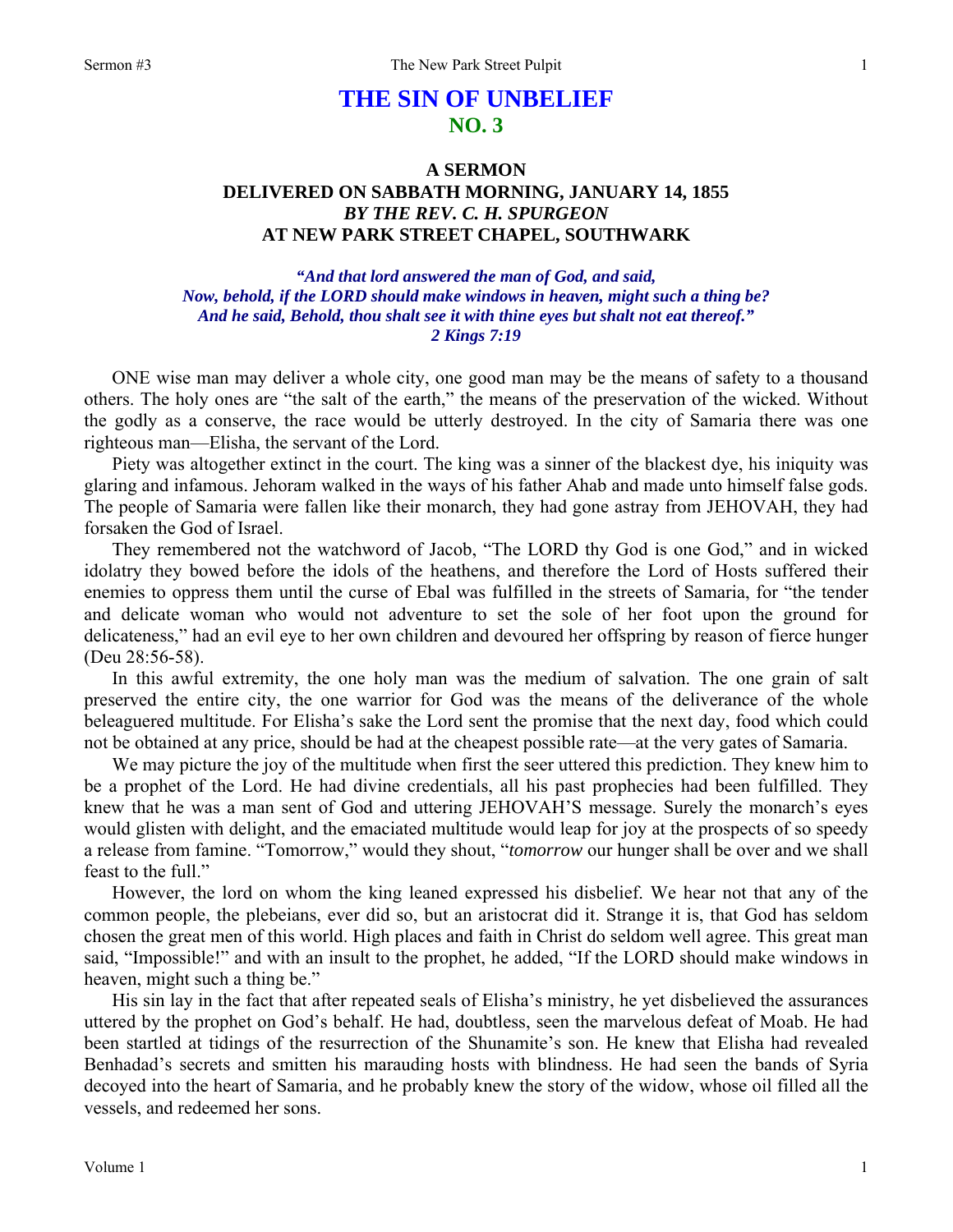At all events the cure of Naaman was common conversation at court, and yet, in the face of all this accumulated evidence, in the teeth of all these credentials of the prophet's mission, he yet doubted, and insultingly told him that heaven must become an open casement ere the promise could be performed. Whereupon God pronounced his doom by the mouth of the man who had just now proclaimed the promise, "Thou shalt see it with thine eyes but shalt not eat thereof."

And providence—which always fulfils prophecy, just as the paper takes the stamp of the type destroyed the man. Trodden down in the streets of Samaria, he perished at its gates beholding the plenty, but tasting not of it. Perhaps his carriage was haughty and insulting to the people, or he tried to restrain their eager rush, or as we would say, it might have been by mere accident that he was crushed to death, so that he saw the prophecy fulfilled, but never lived to enjoy it. In his case, seeing was believing, but it was not enjoying.

I shall this morning invite your attention to two things—the man's *sin* and his *punishment*. Perhaps I shall say but little of this man, since I have detailed the circumstances, but I shall discourse upon the sin of unbelief and the punishment thereof.

**I.** And first, the SIN.

His sin was *unbelief*. He doubted the promise of God. In this particular case unbelief took the form of a doubt of the divine veracity or a mistrust of God's power. Either he doubted whether God really meant what He said, or whether it was within the range of possibility that God should fulfill His promise.

Unbelief has more phases than the moon and more colors than the chameleon. Common people say of the devil that he is seen sometimes in one shape and sometimes in another. I am sure this is true of Satan's first-born child—unbelief, for its forms are legion. At one time I see unbelief dressed out as an angel of light. It calls itself humility and it says, "I would not be presumptuous. I dare not think that God would pardon me. I am too great a sinner." We call that humility and thank God that our friend is in so good a condition. I do not thank God for any such delusion. It is the devil dressed as an angel of light, it is unbelief after all.

At other times we detect unbelief in the shape of a doubt of God's immutability, "The Lord has loved me, but perhaps He will cast me off tomorrow. He helped me yesterday and under the shadows of His wings I trust, but perhaps I shall receive no help in the next affliction. He may have cast me off, He may be unmindful of His covenant, and forget to be gracious."

Sometimes this infidelity is embodied in a doubt of God's power. We see every day new straits, we are involved in a net of difficulties, and we think, "Surely the Lord cannot deliver us." We strive to get rid of our burden, and finding that we cannot do it, we think God's arm is as short as ours and His power as little as human might. A fearful form of unbelief is that doubt which keeps men from coming to Christ, which leads the sinner to distrust the ability of Christ to save him, to doubt the willingness of Jesus to accept so great a transgressor.

But the most hideous of all is the traitor, in its true colors, blaspheming God and madly denying His existence. Infidelity, deism, and atheism, are the ripe fruits of this pernicious tree. They are the most terrific eruptions of the volcano of unbelief. Unbelief has become of full stature, when quitting the mask and laying aside disguise, it profanely stalks the earth, uttering the rebellious cry, "No God," striving in vain to shake the throne of the divinity, by lifting up its arm against JEHOVAH, and in its arrogance would—

> *"Snatch from His hand the balance and the rod, Rejudge His justice—be the god of God."*

Then truly unbelief has come to its full perfection, and then you see what it really is, for the least unbelief is of the same nature as the greatest.

I am astonished, and I am sure you will be, when I tell you that there are some strange people in the world who do not believe that unbelief is a sin. Strange people I must call them, because they are sound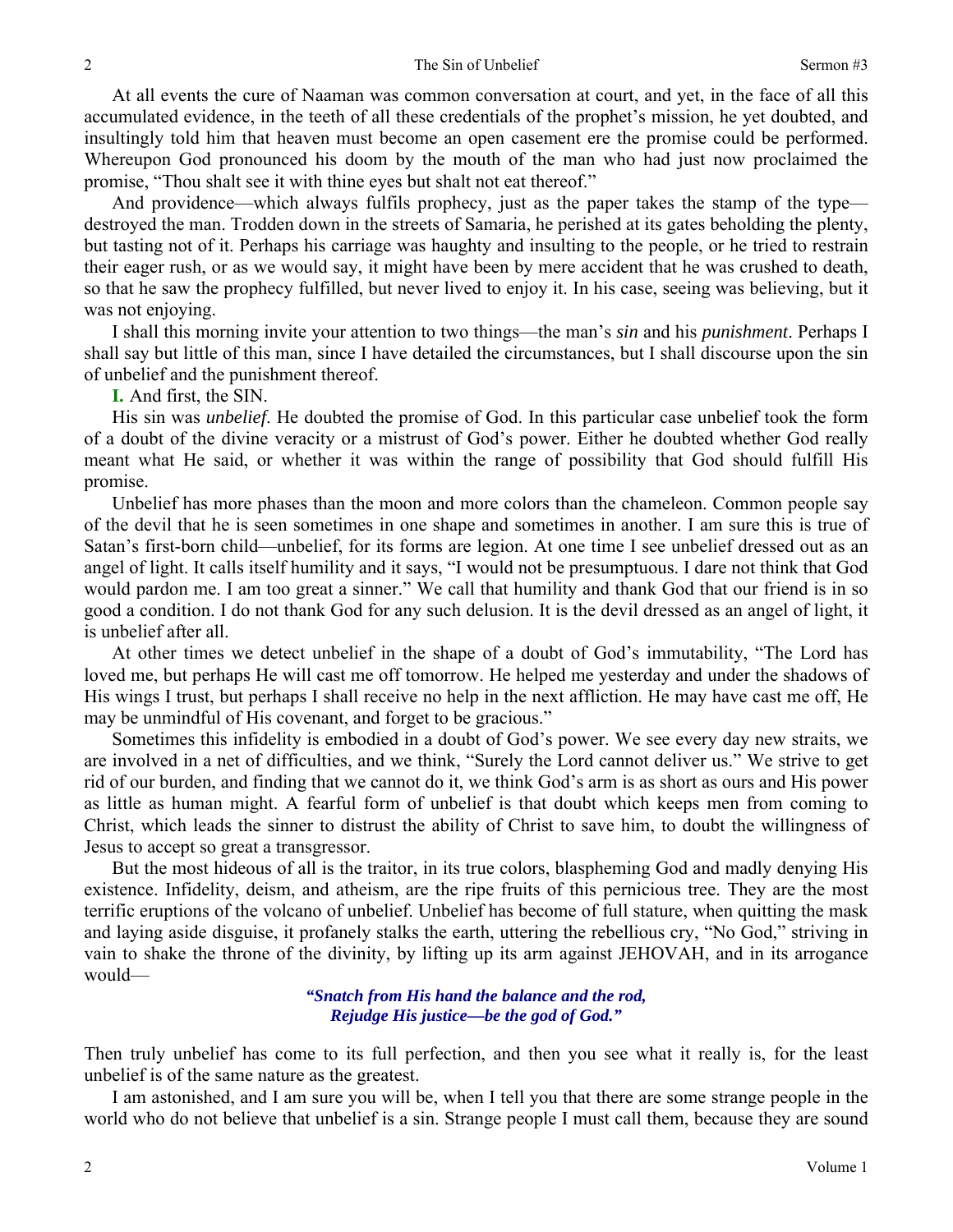#### Sermon #3 The Sin of Unbelief

in their faith in every other respect, only, to make the articles of their creed consistent, as they imagine, they deny that unbelief is sinful.

I remember a young man going into a circle of friends and ministers, who were disputing whether it was a sin in men that they did not believe the Gospel. While they were discussing it he said, "Gentlemen am I in the presence of Christians? Are you believers in the Bible or are you not?" They said, "We are Christians of course." "Then," he said, "does not the Scripture say, 'of sin, because they believed not on me?' And is it not the damning sin of sinners that they do not believe on Christ?"

I could not have thought that persons should be so foolhardy as to venture to assert that, "It is no sin for a sinner not to believe on Christ." I thought that, however far they might wish to push their sentiments, they would not tell a lie to uphold the truth, and in my opinion, this is what such men are really doing.

Truth is a strong tower and never requires to be buttressed with error. God's Word will stand against all man's devices. I would never invent a sophism to prove that it is no sin on the part of the ungodly not to believe, for I am sure it is, when I am taught in the Scriptures that, "This is the condemnation, that light is come into the world and men love darkness rather than light," and when I read, "He that believeth not is condemned already, because he believeth not on the Son of God," I affirm and the Word declares it, *unbelief is a sin*.

Surely with rational and unprejudiced persons, it cannot require any reasoning to prove it. Is it not a sin for a creature to doubt the word of its Maker? Is it not a crime and an insult to the Divinity, for me, an atom, a particle of dust, to dare to deny His words? Is it not the very summit of arrogance and extremity of pride for a son of Adam to say, even in his heart, "God I doubt Your grace, God I doubt Your love, God I doubt Your power"?

Oh! sirs believe me, could you roll all sins into one mass—could you take murder, and blasphemy, and lust, adultery, and fornication, and everything that is vile, and unite them all into one vast globe of black corruption, they would not equal even then the sin of unbelief. This is the monarch sin, the quintessence of guilt, the mixture of the venom of all crimes, the dregs of the wine of Gomorrah, it is the A-1 sin, the masterpiece of Satan, the chief work of the devil.

I shall attempt this morning, for a little while, to show the extremely evil nature of the sin of unbelief.

**1.** And first the sin of unbelief will appear to be extremely heinous when we remember that *it is the parent of every other iniquity*. There is no crime which unbelief will not beget. I think that the fall of man is very much owing to it. It was in this point that the devil tempted Eve. He said to her, "Yea, *hath*  God said, ye shall not eat of every tree of the garden?" He whispered and insinuated a doubt, "Yea, *hath*  God said so?" As much as to say, "Are you *quite* sure He said so?"

It was by means of unbelief—that thin part of the wedge—that the other sin entered—curiosity and the rest followed—she touched the fruit and destruction came into this world. Since that time, unbelief has been the prolific parent of all guilt. An unbeliever is capable of the vilest crime that ever was committed.

Unbelief, sirs! why it hardened the heart of Pharaoh—it gave license to the tongue of blaspheming Rabshakeh—yea, it became a deicide and murdered Jesus. Unbelief!—it has sharpened the knife of the suicide! it has mixed many a cup of poison, thousands it has brought to the halter, and many to a shameful grave, who have murdered themselves and rushed with bloody hands before their Creator's tribunal, because of unbelief.

Give me an unbeliever—let me know that he doubts God's Word—let me know that he distrusts His promise and His threatening, and with that for a premise, I will conclude that the man shall, by and by unless there is amazing restraining power exerted upon him, be guilty of the foulest and blackest crimes. Ah! this is a Beelzebub sin—like Beelzebub, it is the leader of all evil spirits.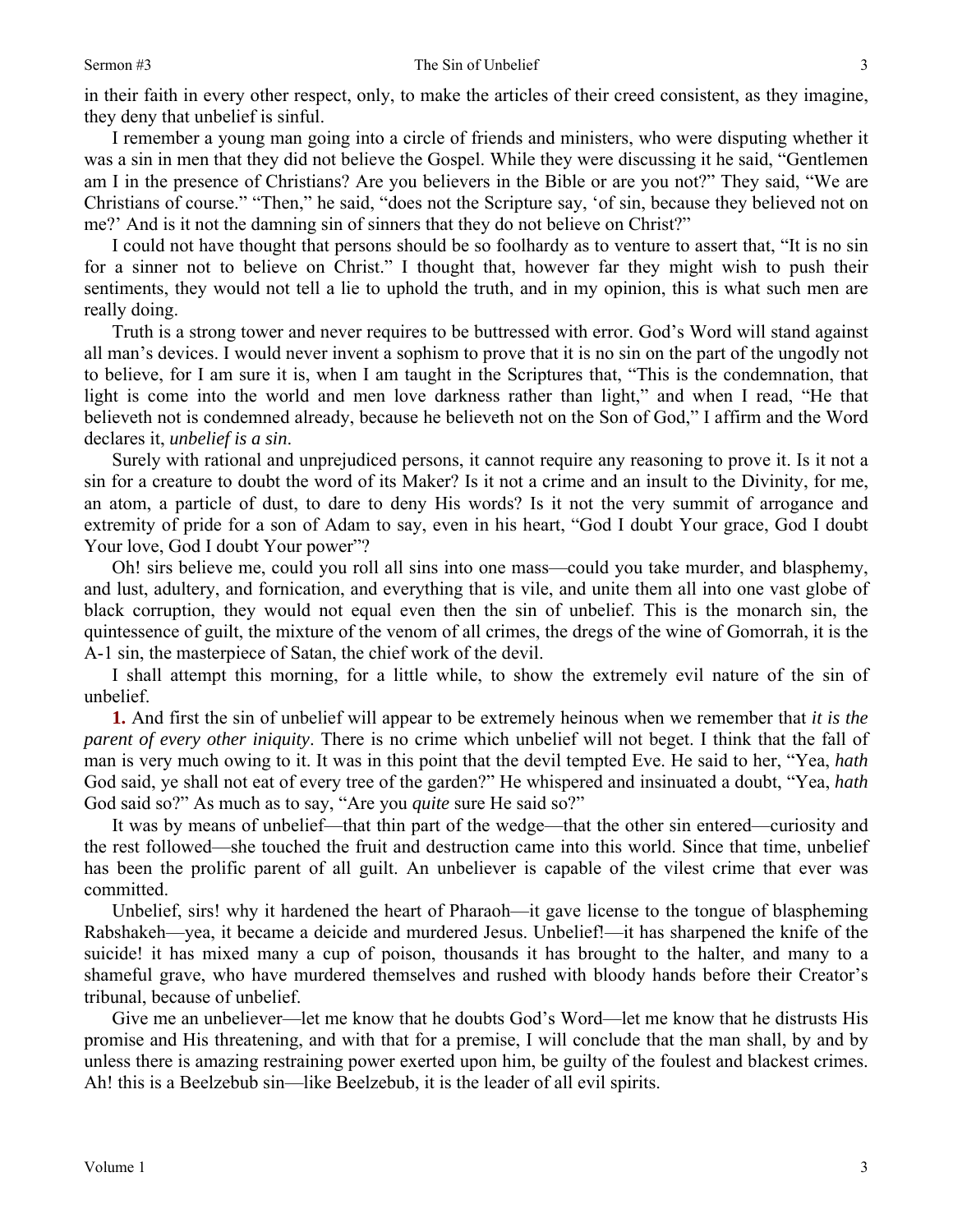It is said of Jeroboam that he sinned and made Israel to sin, and it may be said of unbelief that it not only sins itself, but makes others sin. It is the egg of all crime, the seed of every offense. In fact everything that is evil and vile lies couched in that one word—unbelief.

And let me say here that unbelief in the Christian is of the selfsame nature as unbelief in the sinner. It is not the same in its final issue, for it will be pardoned in the Christian, yea it is pardoned, it was laid upon the scapegoat's head of old. It was blotted out and atoned for, but it is of the same sinful nature. In fact, if there can be one sin more heinous than the unbelief of a sinner, it is the unbelief of a saint.

For a saint to doubt God's Word—for a saint to distrust God after innumerable instances of His love, after ten thousand proofs of His mercy, exceeds everything. In a saint, moreover, unbelief is the root of other sins. When I am perfect in faith, I shall be perfect in everything else. I should always fulfill the precept if I always believed the promise. But it is because my faith is weak that I sin.

Put me in trouble and if I can fold my arms and say, "JEHOVAH-JIREH, the LORD will provide," you will not find me using wrong means to escape from it. But let me be in temporal distress and difficulty, if I distrust God, what then? Perhaps I shall steal, or do a dishonest act to get out of the hands of my creditors, or if kept from such a transgression, I may plunge into excess to drown my anxieties.

Once take away faith, the reins are broken, and who can ride an unbroken steed without rein or bridle? Like the chariot of the sun, with Phaeton for its driver, such should we be without faith. Unbelief is the mother of vice, it is the parent of sin, and therefore, I say it is a pestilent evil—a master sin.

**2.** But secondly, *unbelief not only begets, but fosters sin*. How is it that men can keep their sin under the thunders of the Sinai preacher? How is it that, when Boanerges stands in the pulpit, and by the grace of God, cries aloud, "Cursed is every man that keepeth not all the commands of the law"—how is it that when the sinner hears the tremendous threatenings of God's justice, still he is hardened and walks on in his evil ways?

I will tell you, it is because unbelief of that threatening prevents it from having any effect upon him. When our sappers and miners go to work around Sebastopol, they could not work in front of the walls if they had not something to keep off the shots. So they raise earthworks, behind which they can do what they please. So with the ungodly man. The devil gives him unbelief, he thus puts up an earthwork and finds refuge behind it.

Ah! sinners, when once the Holy Ghost knocks down your unbelief—when once He brings home the truth in demonstration and in power, how the law will work upon your soul. If man did but believe that the law is holy, that the commandments are holy, just, and good, how he would be shaken over hell's mouth. There would be no sitting and sleeping in God's house, no careless hearers, no going away and straightway forgetting what manner of men you are.

Oh! once get rid of unbelief, how would every ball from the batteries of the law fall upon the sinner, and the slain of the Lord would be many. Again, how is it that men can hear the wooing of the cross of Calvary and yet come not to Christ? How is it that when we preach about the sufferings of Jesus and close up by saying, "yet there is room"—how is it that when we dwell upon His cross and passion, men are not broken in their hearts? It is said,

> *"Law and terrors do but harden, All the while they work alone: But a sense of blood-bought pardon Will dissolve a heart of stone."*

I think the tale of Calvary is enough to break a rock. Rocks did rend when they saw Jesus die. Methinks the tragedy of Golgotha is enough to make a flint gush with tears and to make the most hardened wretch weep out his eyes in drops of penitential love. But yet we tell it you, and repeat it oft, but who weeps over it? Who cares about it? Sirs, you sit as unconcerned as if it did not signify to you.

Oh! behold and see all you that pass by. Is it nothing to you that Jesus should die? You seem to say, "It is nothing." What is the reason? Because there is unbelief between you and the cross. If there were

4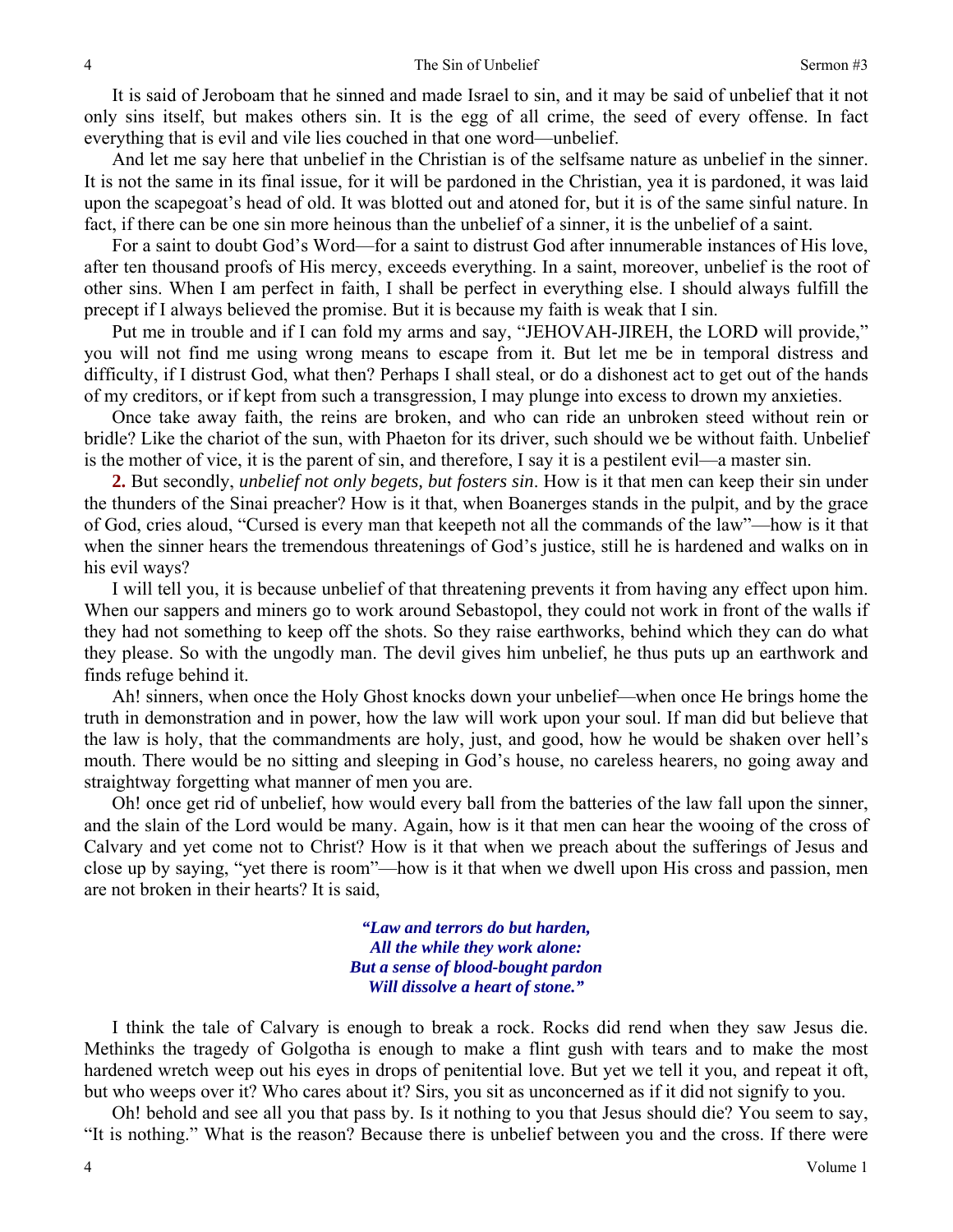not that thick veil between you and the Savior's eyes, His looks of love would melt you. But unbelief is the sin which keeps the power of the Gospel from working in the sinner, and it is not till the Holy Ghost strikes that unbelief out—it is not till the Holy Spirit rends away that infidelity and takes it altogether down, that we can find the sinner coming to put His trust in Jesus.

**3.** But there is a third point. *Unbelief disables a man for the performance of any good work,* "Whatsoever is not of faith is sin," is a great truth in more senses than one. "Without faith it is impossible to please God." You shall never hear me say a word against morality. You shall never hear me say that honesty is not a good thing, or that sobriety is not a good thing.

On the contrary, I would say they are commendable things, but I will tell you what I will say afterwards—I will tell you that they are just like the cowries of Hindustan—they may pass current among the Indians, but they will not do in England. These virtues may be current here below, but not above. If you have not something better than your own goodness, you will never get to heaven.

Some of the Indian tribes use little strips of cloth instead of money and I would not find fault with them if I lived there, but when I come to England, strips of cloth will not suffice. So honesty, sobriety, and such things, may be very good amongst men—and the more you have of them the better. I exhort you, whatsoever things are lovely and pure, and of good report, have them—but they will not do up there.

All these things put together, without faith, do not please God. Virtues without faith are whitewashed sins. Obedience without faith, if it is possible, is a gilded disobedience. Not to believe nullifies everything. It is the fly in the ointment, it is the poison in the pot. Without faith, all the virtues of purity, all the benevolence of philanthropy, all the kindness of unselfish sympathy, all the talents of genius, with all the bravery of patriotism, and with all the decision of principle—"without faith it is impossible to please God."

Do you not see then, how bad unbelief is, because it prevents men from performing good works. Yea, even in Christians themselves, unbelief disables them. Let me just tell you a tale—a story of Christ's life. A certain man had an afflicted son, possessed with an evil spirit. Jesus was up in Mount Tabor, transfigured, so the father brought his son to the disciples. What did the disciples do?

They said, "Oh, we will cast him out." They put their hands upon him and they tried to do it, but they whispered among themselves and said, "We are afraid we shall not be able." By and by the diseased man began to froth at the mouth, he foamed and scratched the earth, clasping it in his paroxysms.

The demoniac spirit within him was alive. The devil was still there. In vain their repeated exorcism, the evil spirit remained like a lion in his den, nor could their efforts dislodge him. "Go!" said they, but he went not, "Away to the pit!" they cried, but he remained immoveable. The lips of unbelief cannot affright the Evil One, who might well have said, "Faith I know, Jesus I know, but who are you? You have no faith."

If they had had faith, as a grain of mustard seed, they might have cast the devil out, but their faith was gone, and therefore they could do nothing. Look at poor Peter's case, too. While he had faith, Peter walked on the waves of the sea. That was a splendid walk, I almost envy him treading upon the billows. Why, if Peter's faith had continued, he might have walked across the Atlantic to America.

But presently there came a billow behind him, and he said, "That will sweep me away," and then another before and he cried out, "That will overwhelm me," and he thought—how could I be so presumptuous as to be walking on the top of these waves? Down goes Peter. Faith was Peter's life buoy, faith was Peter's charm—it kept him up, but unbelief sent him down.

Do you know that you and I, all our lifetime, will have to walk on the water? A Christian's life is always walking on water—mine is—and every wave would swallow and devour him, but faith makes him stand. The moment you cease to believe, that moment distress comes in, and down you go. Oh! wherefore do you doubt then?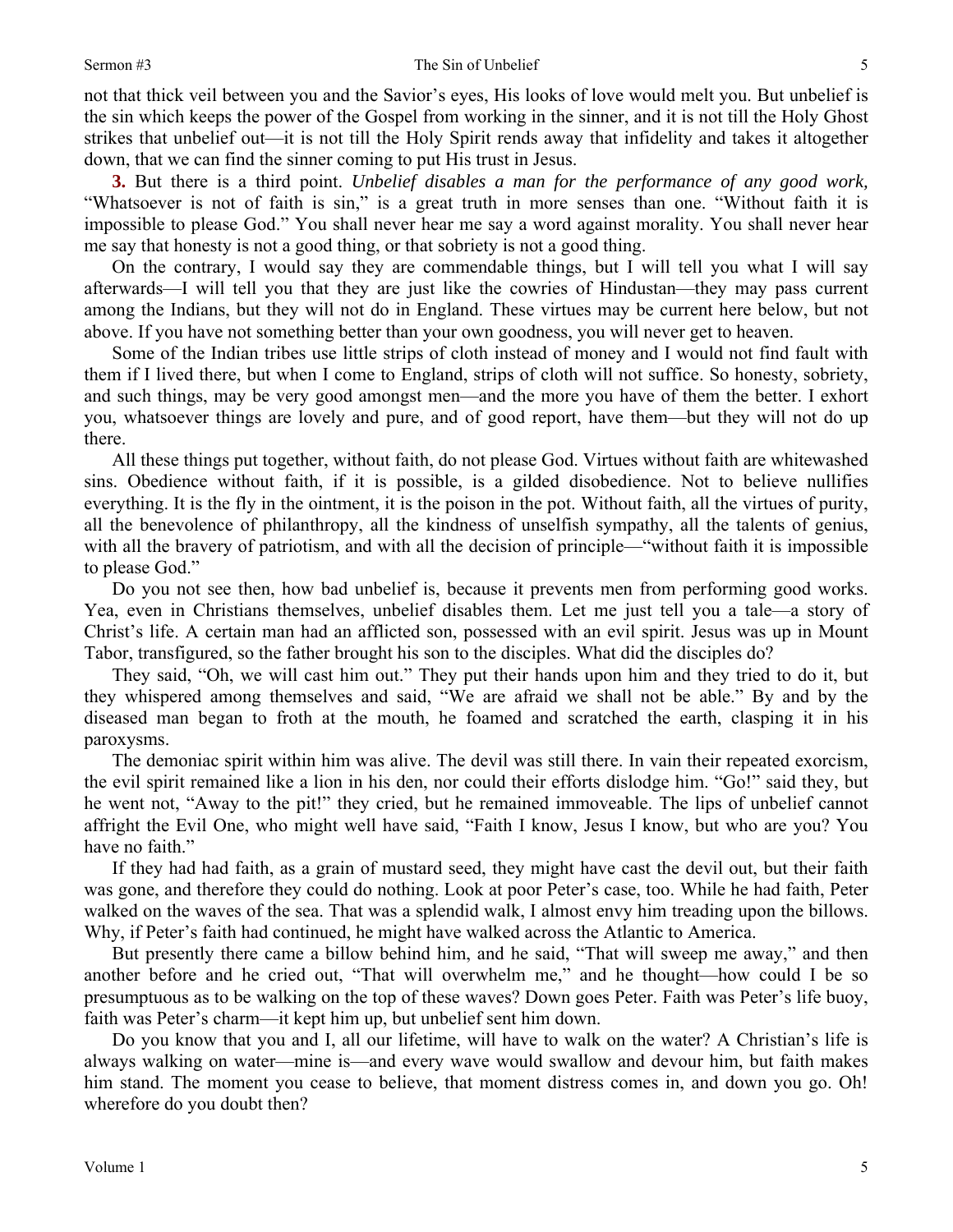Faith fosters every virtue, unbelief murders every one. Thousands of prayers have been strangled in their infancy by unbelief. Unbelief has been guilty of infanticide. It has murdered many an infant petition. Many a song of praise, that would have swelled the chorus of the skies, has been stifled by an unbelieving murmur.

Many a noble enterprise conceived in the heart has been blighted ere it could come forth, by unbelief. Many a man would have been a missionary, would have stood and preached his Master's Gospel boldly, but he had unbelief. Once make a giant unbelieving, and he becomes a dwarf. Faith is the Samsonian lock of the Christian, cut it off and you may put out his eyes—and he can do nothing.

**4.** Our next remark is—*unbelief has been severely punished*. Turn you to the Scriptures! I see a world all fair and beautiful, its mountains laughing in the sun, and the fields rejoicing in the golden light. I see maidens dancing and young men singing. How fair the vision! But lo! a grave and reverend sire lifts up his hand and cries, "A flood is coming to deluge the earth, the fountains of the great deep will be broken up and all things will be covered. See yonder ark! One hundred and twenty years have I toiled with these my hands to build it, flee there, and you are safe."

"Aha! old man, away with your empty predictions! Aha! let us be happy while we may! When the flood comes, then we will build an ark, but there is no flood coming. Tell that to fools, we believe no such things." See the unbelievers pursue their merry dance. Hark! Unbeliever. Do you not hear that rumbling noise?

Earth's bowels have begun to move, her rocky ribs are strained by dire convulsions from within, lo! they break with the enormous strain, and forth from between them torrents rush unknown since God concealed them in the bosom of our world. Heaven is split in sunder! it rains. Not drops, but clouds descend. A cataract, like that of old Niagara, rolls from heaven with mighty noise. Both firmaments, both deeps—the deep below and the deep above—do clasp their hands.

Now unbelievers, where are you now? There is your last remnant. A man—his wife clasping him round the waist—stands on the last summit that is above the water. See him there? The water is up to his loins even now. Hear his last shriek! He is floating—he is drowned. And as Noah looks from the ark, he sees nothing. Nothing!

It is a void profound. "Sea monsters whelp and stable in the palaces of kings." All is overthrown, covered, drowned. What has done it? What brought the flood upon the earth? Unbelief. By faith Noah escaped from the flood. By unbelief the rest were drowned.

And oh! do you not know that unbelief kept Moses and Aaron out of Canaan? They honored not God, they struck the rock when they ought to have spoken to it. They disbelieved, and therefore the punishment came upon them, that they should not inherit that good land, for which they had toiled and labored.

Let me take you where Moses and Aaron dwelt—to the vast and howling wilderness. We will walk about it for a time. Sons of the weary foot, we will become like the wandering Bedouins, we will tread the desert for a while. There lies a carcass whitened in the sun, there another, and there another. What means these bleached bones? What are these bodies—there a man and there a woman? What are all these? How came these corpses here? Surely some grand encampment must have been here cut off in a single night by a blast, or by bloodshed.

Ah, no, no. Those bones are the bones of Israel. Those skeletons are the old tribes of Jacob. They could not enter because of unbelief. They trusted not in God. Spies said they could not conquer the land. Unbelief was the cause of their death. It was not the Anakims that destroyed Israel, it was not the howling wilderness which devoured them, it was not the Jordan which proved a barrier to Canaan, neither Hivite or Jebusite slew them. It was unbelief alone which kept them out of Canaan. What a doom to be pronounced on Israel, after forty years of journeying, they could not enter because of unbelief!

Not to multiply instances, recollect Zechariah. He doubted, and the angel struck him dumb. His mouth was closed because of unbelief. But oh! if you would have the worst picture of the effects of unbelief—if you would see how God has punished it, I must take you to the siege of Jerusalem, that

6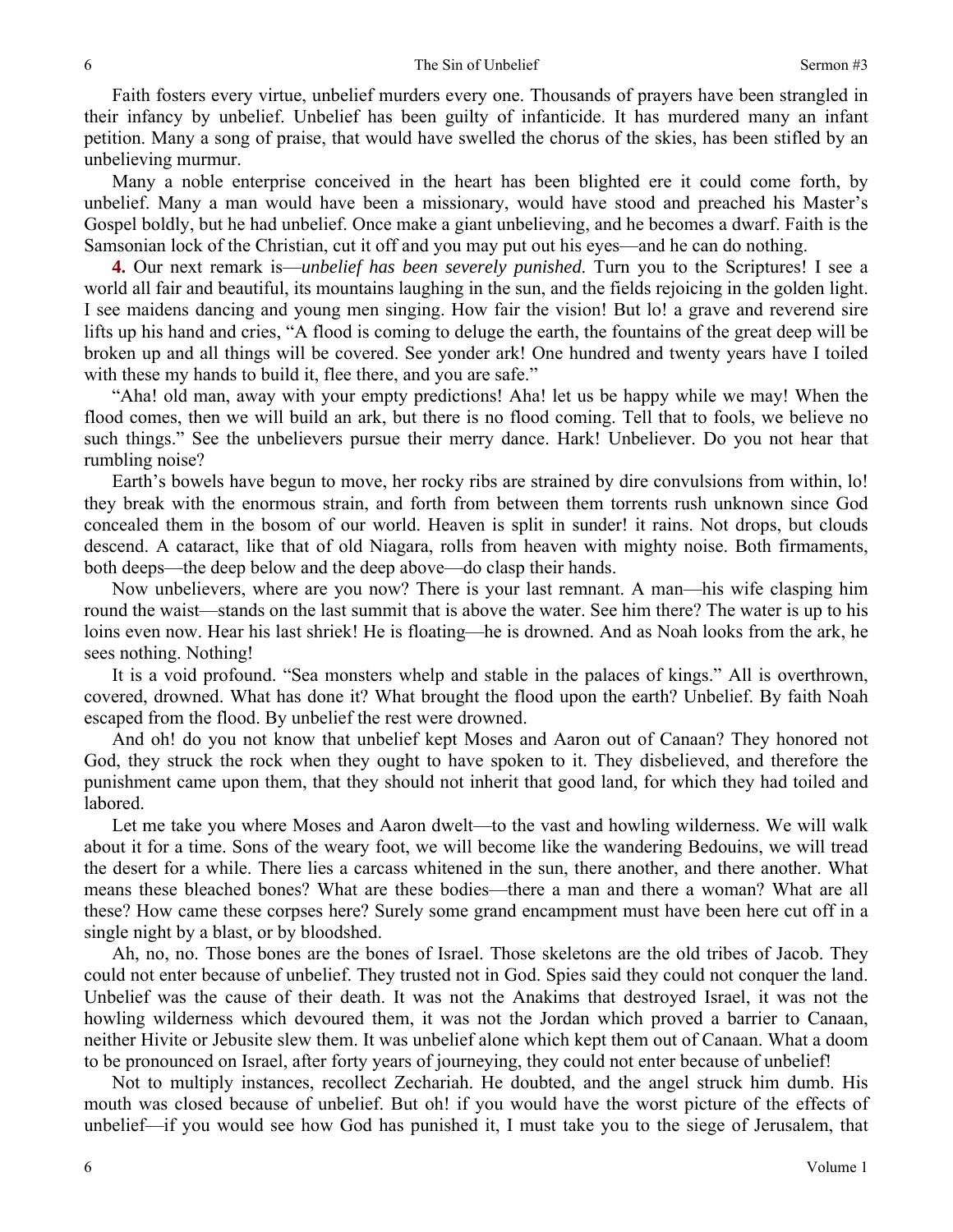worst massacre which time has ever seen, when the Romans raised the walls to the ground, and put the whole of the inhabitants to the sword, or sold them as slaves in the market-place.

Have you never read of the destruction of Jerusalem by Titus? Did you never turn to the tragedy of Masada, when the Jews stabbed each other rather than fall into the hands of the Romans? Do you not know that to this day the Jew walks through the earth a wanderer, without a home and without a land? He is cut off, as a branch is cut from a vine, and why? Because of unbelief.

Each time you see a Jew with a sad and somber countenance—each time you mark him like a denizen of another land, treading as an exile this our country—each time you see him, pause and say, "Ah! it was unbelief which caused you to murder Christ, and now it has driven you to be a wanderer, and faith alone—faith in the crucified Nazarene—can fetch you back to your country, and restore it to its ancient grandeur."

Unbelief, you see, has the Cain-mark upon its forehead. God hates it, God has dealt hard blows upon it, and God will ultimately crush it. Unbelief dishonors God. Every other crime touches God's territory, but unbelief aims a blow at His divinity, impeaches His veracity, denies His goodness, blasphemes His attributes, maligns His character, therefore, God of all things, hates first and chiefly, unbelief, wherever it is.

**5.** And now to close this point—for I have already been too long—let me remark that you will observe the heinous nature of unbelief in this—that *it is the damning sin*. There is one sin for which Christ never died—it is the sin against the Holy Ghost. There is one other sin for which Christ never made atonement. Mention every crime in the calendar of evil, and I will show you persons who have found forgiveness for it.

But ask me whether the man who died in unbelief can be saved, and I reply there is no atonement for that man. There is an atonement made for the unbelief of a Christian, because it is temporary, but the final unbelief—the unbelief with which men die—never was atoned for. You may turn over this whole Book and you will find that there is no atonement for the man who died in unbelief, there is no mercy for him.

Had he been guilty of every other sin, he had but believed, he would have been pardoned, but this is the damning exception—he had no faith. Devils seize him! O fiends of the pit, drag him downward to his doom! He is faithless and unbelieving, and such are the tenants for whom hell was built. It is *their*  portion, *their* prison, they are the chief prisoners, the fetters are marked with their names, and forever shall they know that, "He that believeth not shall be damned."

**II.** This brings us now to conclude with the PUNISHMENT.

"You shall see it with thine eyes but shalt not eat thereof." Listen, unbelievers! you have heard this morning your sin, now listen to your doom, "Thou shalt see it with thine eyes but shalt not eat thereof." It is so often with God's own saints. When they are unbelieving, they see the mercy with their eyes, but do not eat it.

Now, here is corn in this land of Egypt, but there are some of God's saints who come here on the Sabbath and say, "I do not know whether the Lord will be with me or not." Some of them say, "Well, the Gospel is preached, but I do not know whether it will be successful." They are always doubting and fearing. Listen to them when they get out of the chapel, "Well, did you get a good meal this morning?" "Nothing for me."

Of course not. You could see it with your eyes, but did not eat it, because you had no faith. If you had come up with faith, you would have had a morsel. I have found Christians, who have grown so very critical, that if the whole portion of the meat they are to have, in due season, is not cut up exactly into square pieces, and put upon some choice dish of porcelain, they cannot eat it. Then they ought to go without, and they will have to go without, until they are brought to their appetites.

They will have some affliction, which will act like quinine upon them. They will be made to eat by means of bitters in their mouths. They will be put in prison for a day or two until their appetite returns, and then they will be glad to eat the most ordinary food, off the most common platter, or no platter at all.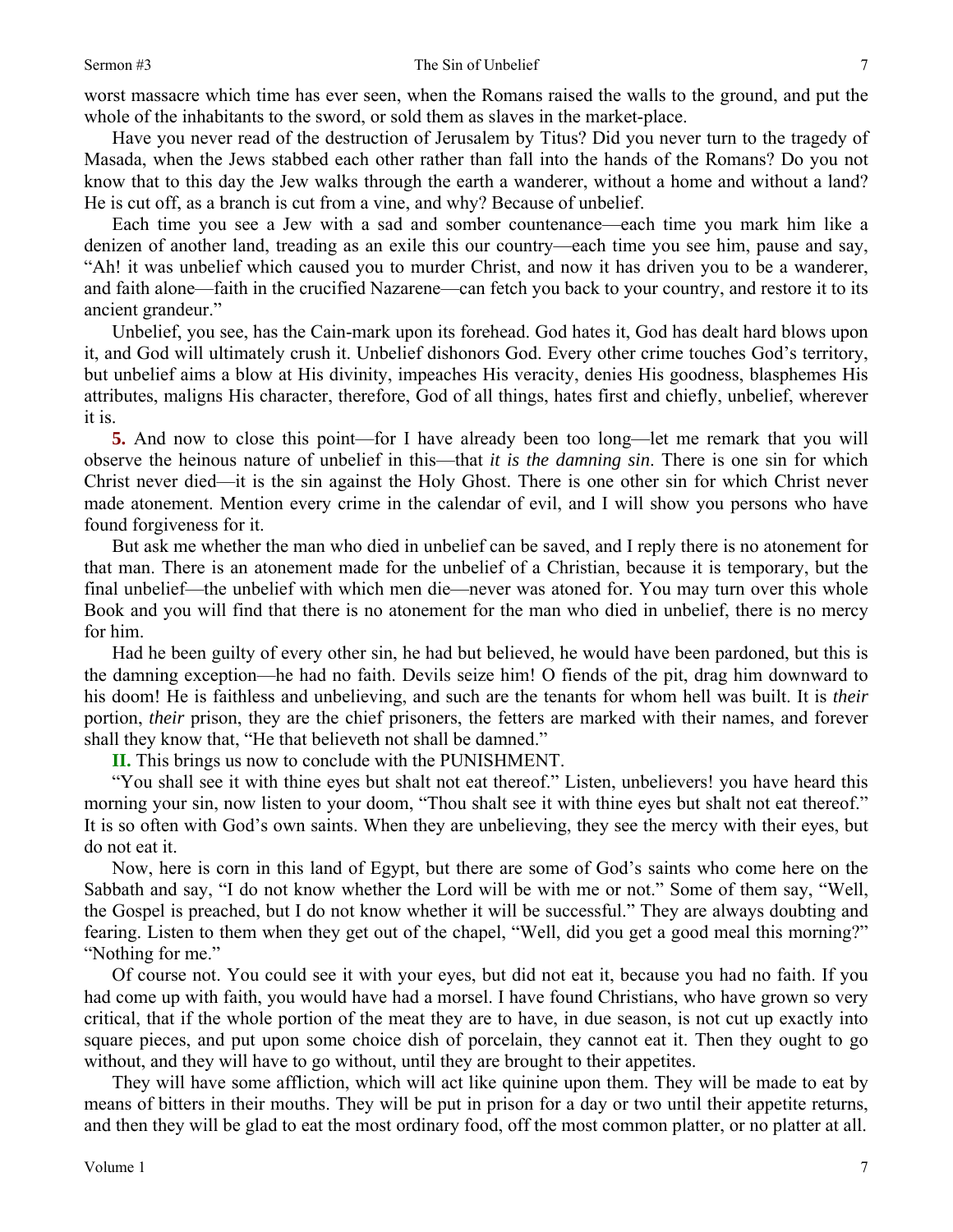But the real reason why God's people do not feed under a Gospel ministry is, because they have not faith. If you believed, if you did but hear one promise, that would be enough. If you only heard one good thing from the pulpit, here would be food for your soul, for it is not the quantity we hear, but the quantity we believe, that does us good—it is that which we receive into our hearts with true and lively faith, that is our profit.

But, let me apply this chiefly to the unconverted. They often see great works of God done with their eyes, but they do not eat thereof. A crowd of people have come here this morning to see with their eyes, but I doubt whether all of them eat. Men cannot eat with their eyes, for if they could, most would be well fed.

And, spiritually, persons cannot feed simply with their ears, nor simply with looking at the preacher, and so we find the majority of our congregations come just to see. "Ah, let us hear what this babbler would say, this reed shaken in the wind." But they have no faith. They come, and they see, and see, and see, and never eat. There is someone in the front there, who gets converted, and someone down below, who is called by sovereign grace, some poor sinner is weeping under a sense of his blood-guiltiness, another is crying for mercy to God, and another is saying, "Have mercy upon me, a sinner."

A great work is going on in this chapel, but some of you do not know anything about it. You have no work going on in your hearts, and why? Because you think it is impossible. You think God is not at work. He has not promised to work for you who do not honor Him. Unbelief makes you sit here in times of revival and of the outpouring of God's grace, unmoved, uncalled, unsaved.

But, sirs, the worst fulfillment of this doom is to come! Good Whitefield used sometimes to lift up both his hands and shout, as I wish I could shout, but my voice fails me, "The wrath to come! the wrath to come!" It is not the wrath now you have to fear, but the wrath to come. And there shall be a doom to come, when "ye shall see it with your eyes but shall not eat thereof."

Methinks I see the last great day. The last hour of time has struck. I heard the bell toll its death knell—time was, eternity is ushered in, the sea is boiling, the waves are lit up with supernatural splendor. I see a rainbow—a flying cloud, and on it there is a throne, and on that throne sits one like unto the Son of Man.

I know Him. In His hand He holds a pair of balances, just before Him the books—the book of life, the book of death, the book of remembrance. I see His splendor, and I rejoice at it. I behold His pompous appearance, and I smile with gladness that He is come to be "admired of all his saints." But there stands a throng of miserable wretches, crouching in horror to conceal themselves, and yet looking, for their eyes must look on Him whom they have pierced, but when they look they cry, "Hide me from the face."

What face? "Rocks, hide me from the face." What face? "The face of Jesus, the man who died, but now is come to judgment." But you cannot hide from His face, you must see it with thine eyes, but you will not sit on the right hand, dressed in robes of grandeur. And when the triumphal procession of Jesus in the clouds shall come, you shall not march in it. You shalt see it, but you shall not be there.

Oh! methinks I see it now, the mighty Savior in His chariot, riding on the rainbow to heaven. See how His mighty coursers make the sky rattle while He drives them up heaven's hill. A train girt in white follow behind Him, and at His chariot wheels He drags the devil, death, and hell. Hark, how they clap their hands. Hark, how they shout, "Thou hast ascended up on high; thou hast led captivity captive."

Hark, how they chant the solemn lay, "Hallelujah, the Lord God omnipotent reigneth." See the splendor of their appearance, mark the crown upon their brows, see their snow-white garments, mark the rapture of their countenances. Hear how their song swells up to heaven while the Eternal joins therein, saying, "I will rejoice over them with joy, I will rejoice over them with singing, for I have betrothed thee unto Me in everlasting lovingkindness."

But where are you all the while? You can see them up there, but where are you? Looking at it with thine eyes, but you cannot eat thereof. The marriage banquet is spread, the good old wines of eternity are broached, they sit down to the feast of the King, but there are you, miserable and famishing, and you

8